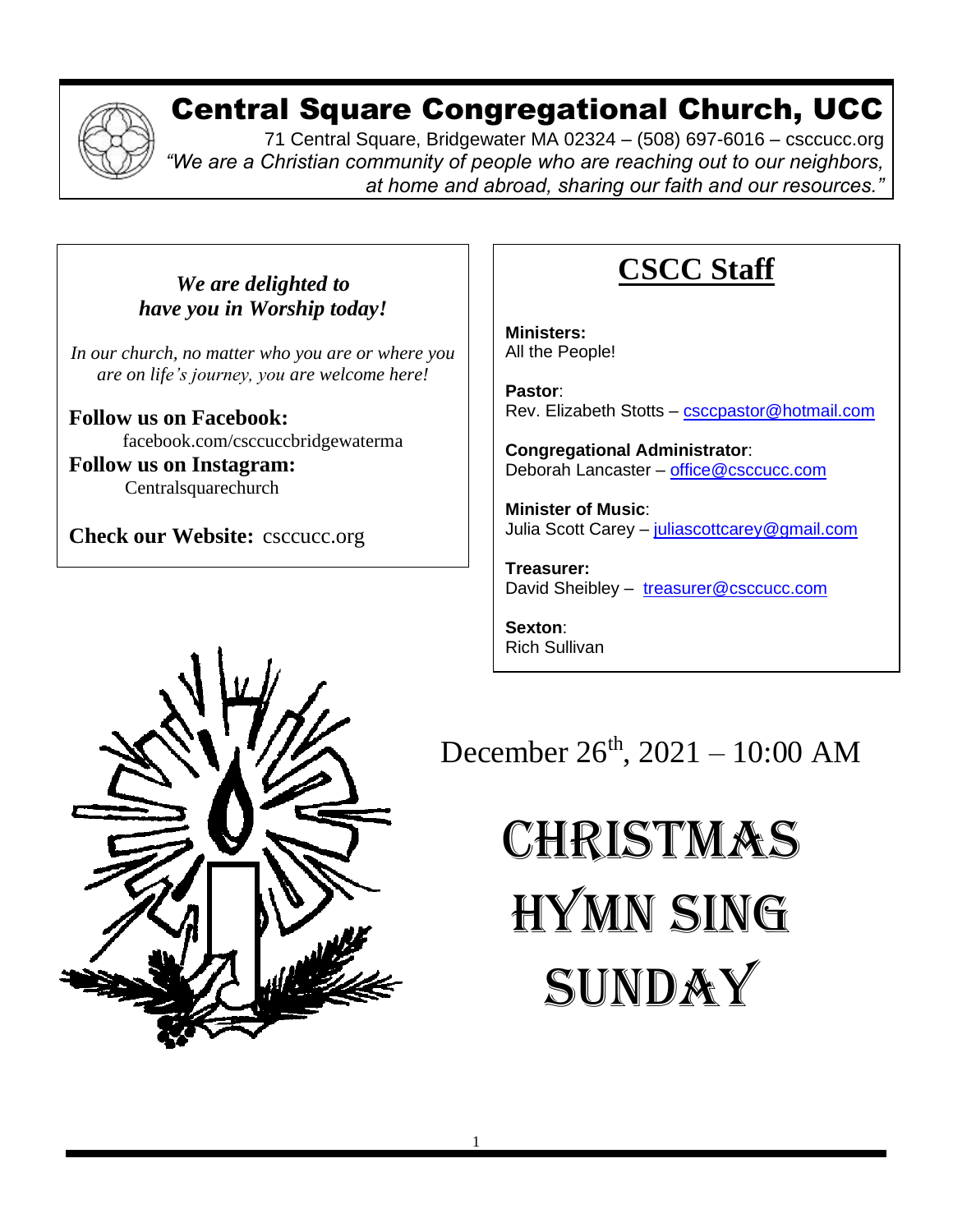#### **Welcome and Announcements**

#### **Hymn: Angels from the Realms of Glory**

Angels from the realms of glory, wing your flight o'er all the earth; ye who sang creation's story now proclaim Messiah's birth: Refrain:

Come and worship, come and worship, worship Christ, the newborn king.

Shepherds, in the field abiding, watching o'er your flocks by night, God with us is now residing; yonder shines the infant light: [Refrain]

### **Call To Worship (Adapted from Isaiah 9:2; 6-7a)**

One: The people walking in darkness have seen a great light; on those living in the land of deep darkness a light has dawned.

- **All: For to us a child is born, to us a son is given, and the government will be on his shoulders.**
- One: And he will be called Wonderful Counselor, Mighty God, Everlasting Father, Prince of Peace.
- **All: Of the greatness of his government and peace there will be no end. He will reign on David's throne and over his kingdom establishing and upholding it with justice and righteousness from that time on and forever.**

#### **Opening Prayer**

It may seem naive, in a world of grief, to choose to live in joy; It may seem foolish, in a world where solemnity is power, to sing and dance to a different tune; It may seem cruel, in a world of suffering and injustice, to speak of light and celebration; But you have come, Jesus, to bring joy into our grief, light into our darkness, singing into our mourning and it is an act of healing and proclamation to believe and embrace the joy you offer. Joy to the world! The Lord is come! Amen.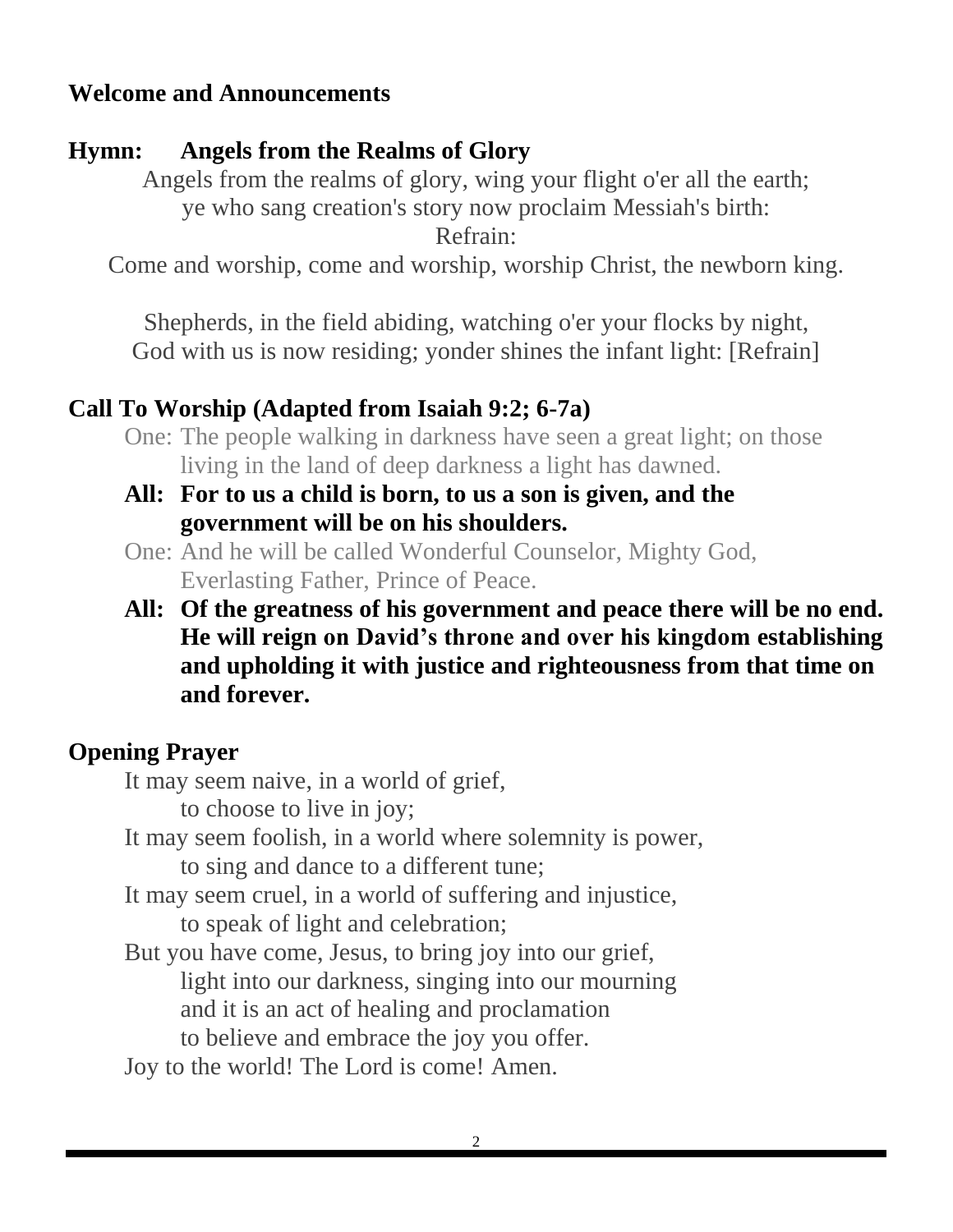#### **Hymn: Joy to the World!**

Joy to the world, the Lord is come! Let earth receive her King; let ev'ry heart prepare him room, and heav'n and nature sing, and heav'n and nature sing, and heav'n, and heav'n and nature sing.

Joy to the earth, the Savior reigns! Let men their songs employ, while fields and floods, rocks, hills, and plains, repeat the sounding joy, repeat the sounding joy, repeat, repeat the sounding joy.

He rules the world with truth and grace, and makes the nations prove the glories of his righteousness, and wonders of his love, and wonders of his love, and wonders, wonders of his love.

#### **Hymn: Hark! The Herald Angels Sing**

Hark! the herald angels sing, Glory to the newborn King Peace on earth, and mercy mild, God and sinners reconciled Joyful, all ye nations, rise, Join the triumph of the skies With th' angelic host proclaim, Christ is born in Bethlehem Hark, the herald angels sing, Glory to the newborn King

Hail, the heav'n-born Prince of peace, Hail! the Son of Righteousness Light and life to all he brings, Risen with healing in his wings Mild he lays his glory by, Born that man no more may die Born to raise the some of earth, Born to give them second birth Hark! the herald angels sing, Glory to the newborn King

#### **Hymn: The First Noel**

The first Noel the angel did say was to certain poor shepherds in fields as they lay; in fields where they lay keeping their sheep, on a cold winter's night that was so deep. Refrain: Noel, Noel, Noel, Noel, born is the King of Israel. They looked up and saw a star shining in the east, beyond them far; and to the earth it gave great light, and so it continued both day and night. [Refrain]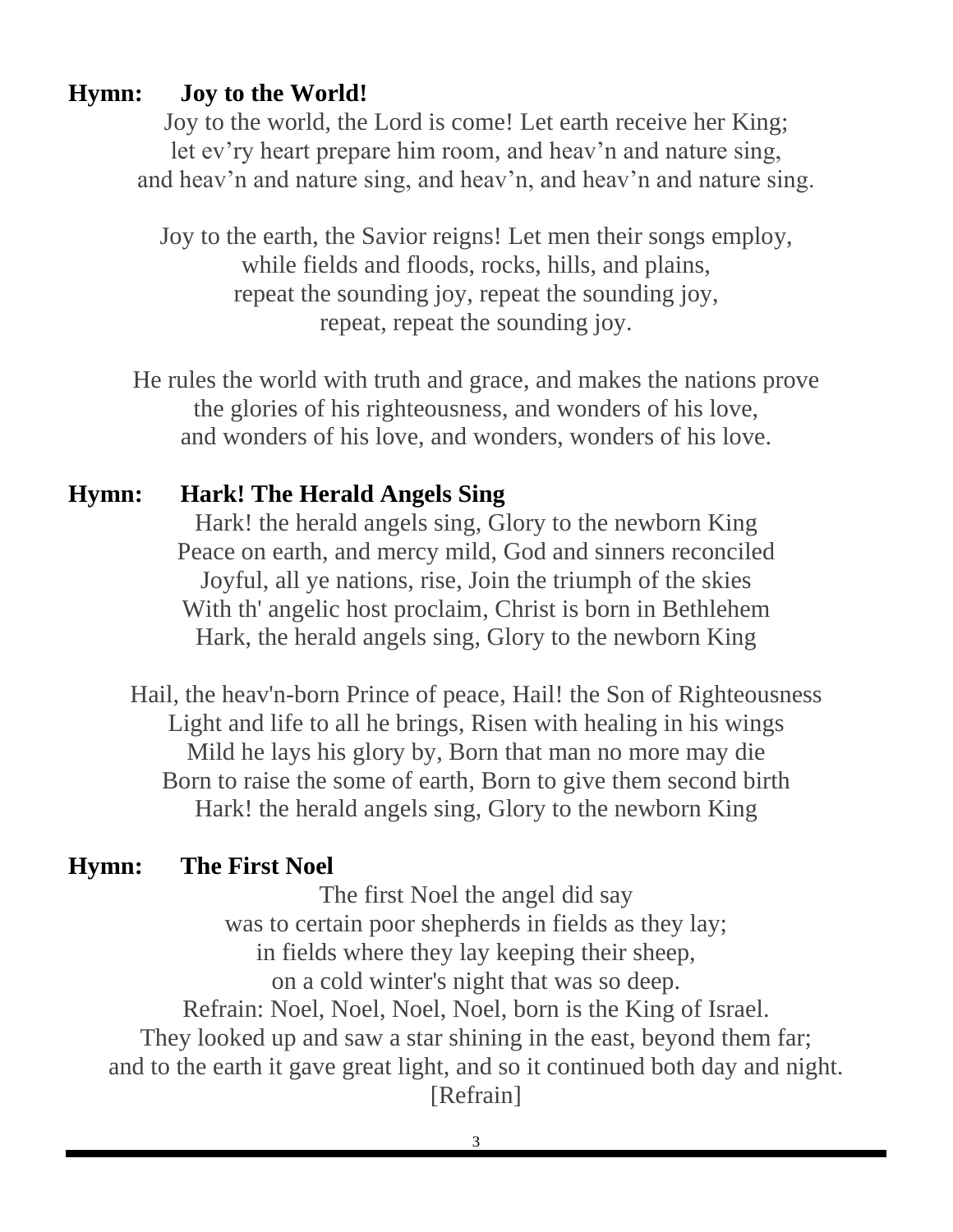#### **Gospel Reading: Luke 2:1-20**

#### **Hymn: Angels We Have Heard On High**

Angels we have heard on high, sweetly singing o'er the plains, and the mountains in reply echoing their joyous strains. Refrain: Gloria in excelsis Deo, gloria in excelsis Deo.

Shepherds, why this jubilee? Why your joyous strains prolong? What the gladsome tidings be, which inspire your heav'nly song? [Refrain]

#### **Hymn: O Little Town of Bethlehem**

O little town of Bethlehem, how still we see thee lie! Above thy deep and dreamless sleep the silent stars go by; yet in thy dark streets shineth the everlasting light. The hopes and fears of all the years are met in thee tonight.

For Christ is born of Mary, and, gathered all above while mortals sleep, the angels keep their watch of wond'ring love. O morning stars, together proclaim the holy birth, and praises sing to God the King and peace to all the earth.

#### **Gospel Reading: John 1:1-18**

#### **Hymn: It Came upon the Midnight Clear**

It came upon the midnight clear, that glorious song of old, from angels bending near the earth to touch their harps of gold: "Peace on the earth, goodwill to men, from heaven's all-gracious King." The world in solemn stillness lay, to hear the angels sing.

Still through the cloven skies they come with peaceful wings unfurled, and still their heavenly music floats o'er all the weary world; above its sad and lowly plains, they bend on hovering wing, and ever o'er its Babel sounds the blessed angels sing.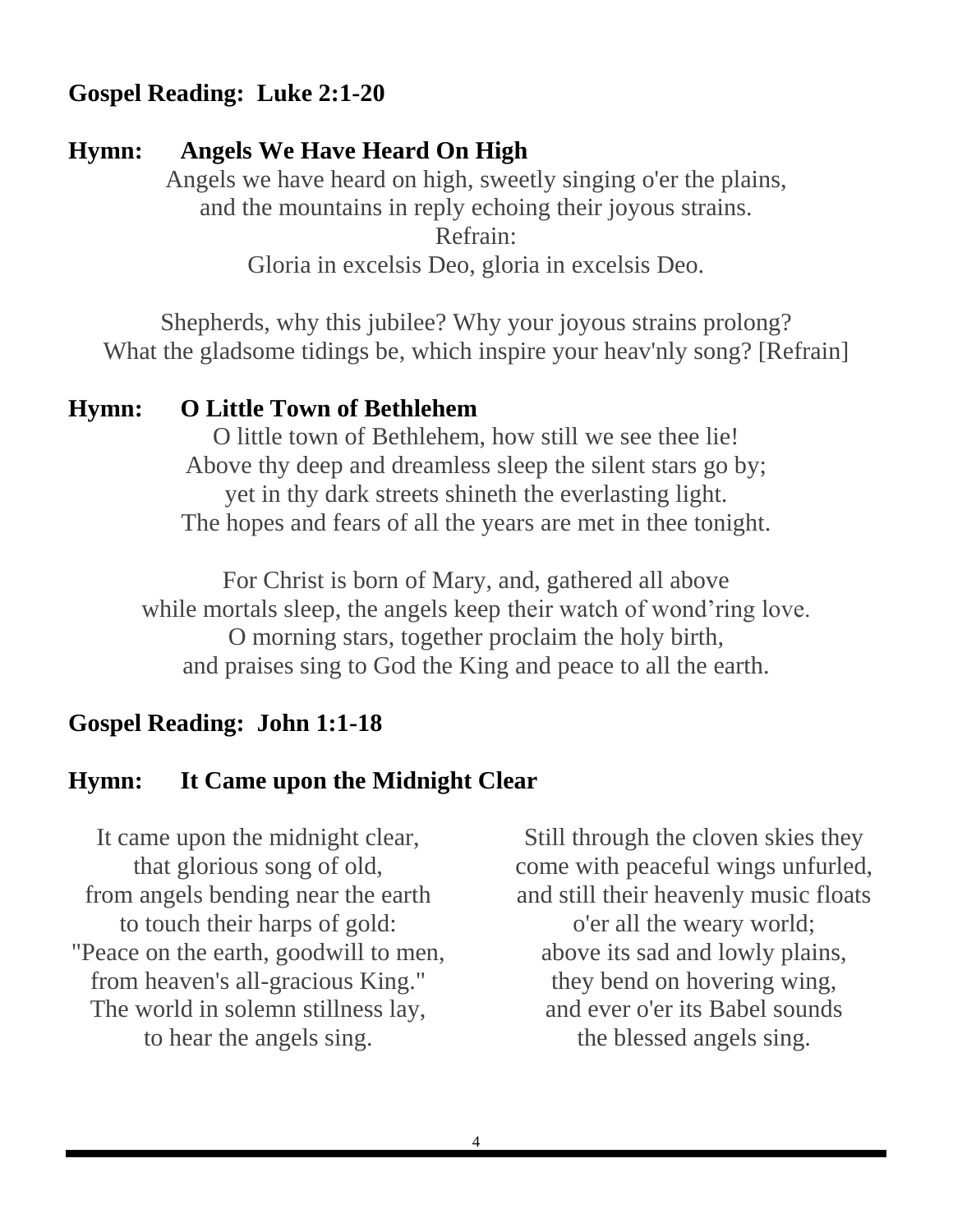#### **Hymn: Away in a Manger**

Away in a manger, o crib for a bed The little Lord Jesus, lay down His sweet head The stars in the bright sky, looked down where He lay The little Lord Jesus, asleep on the hay

The cattle are lowing, the poor baby wakes, but little Lord Jesus, no crying He makes; I love Thee Lord Jesus, look down from the sky, and stay by my cradle 'til morning is nigh.

Be near me, Lord Jesus, I ask Thee to stay, close by me forever and love me, I pray. Bless all the dear children in Thy tender care, and take us to heaven to live with Thee there.

#### **Scripture Reading: Isaiah 52:7-15**

#### **Hymn: Go Tell It on the Mountain**

Go, tell it on the mountain, Over the hills and everywhere Go, tell it on the mountain, That Jesus Christ is born

While shepherds kept their watching, O'er silent flocks by night Behold throughout the heavens, There shone a Holy light

Go, tell it on the mountain, Over the hills and everywhere Go, tell it on the mountain, That Jesus Christ is born

The shepherds feared and trembled, When, lo! Above the Earth Rang out the angel chorus, That hailed our Savior's birth

Go, tell it on the mountain, Over the hills and everywhere Go, tell it on the mountain, That Jesus Christ is born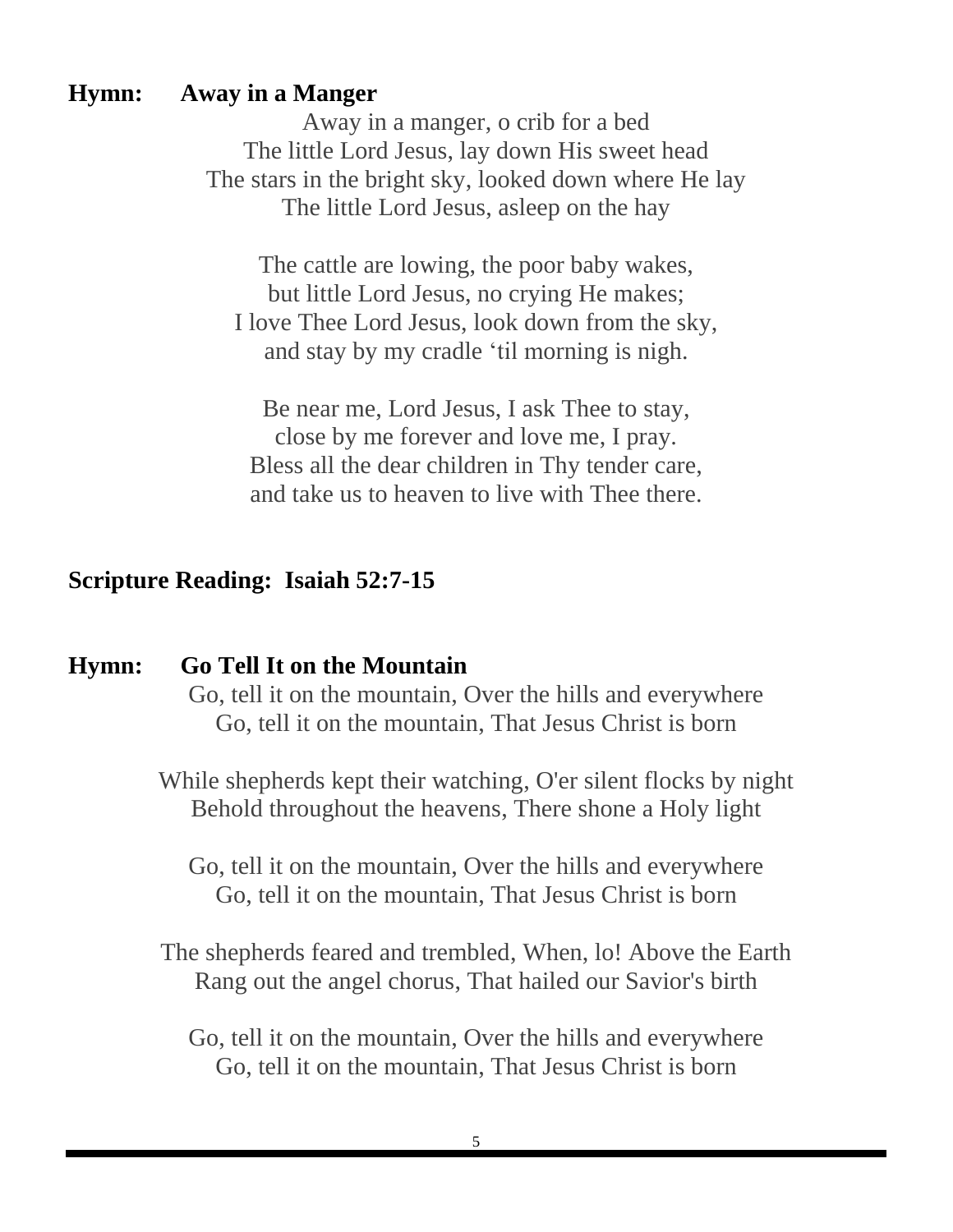#### **Hymn: O Holy Night**

O Holy Night! The stars are brightly shining It is the night of the dear Savior's birth! Long lay the world in sin and error pining Till he appear'd and the soul felt its worth. A thrill of hope the weary soul rejoices For yonder breaks a new and glorious morn!

Fall on your knees, Oh hear the angel voices Oh night divine, Oh night when Christ was born Oh night divine, Oh night divine

Truly He taught us to love one another His law is love and His gospel is peace Chains shall He break for the slave is our brother And in His name all oppression shall cease Sweet hymns of joy in grateful chorus raise we, Let all within us praise His holy name

Fall on your knees, Oh hear the angel voices Oh night divine, Oh night when Christ was born Oh night divine, Oh night divine

#### **A Time for Holding Each Other's Prayers**

*(You may come forward and light a candle sharing your prayer aloud or simply hold it in your heart.)*

#### **Prayer for All People**

#### **The Lord's Prayer**

*Our Father, who art in heaven, hallowed be thy name. Thy kingdom come, thy will be done, on earth as it is in heaven. Give us this day our daily bread and forgive us our sins as we forgive those who sin against us. And lead us not into temptation but deliver us from evil. For thine is the kingdom and the power and the glory forever. Amen*.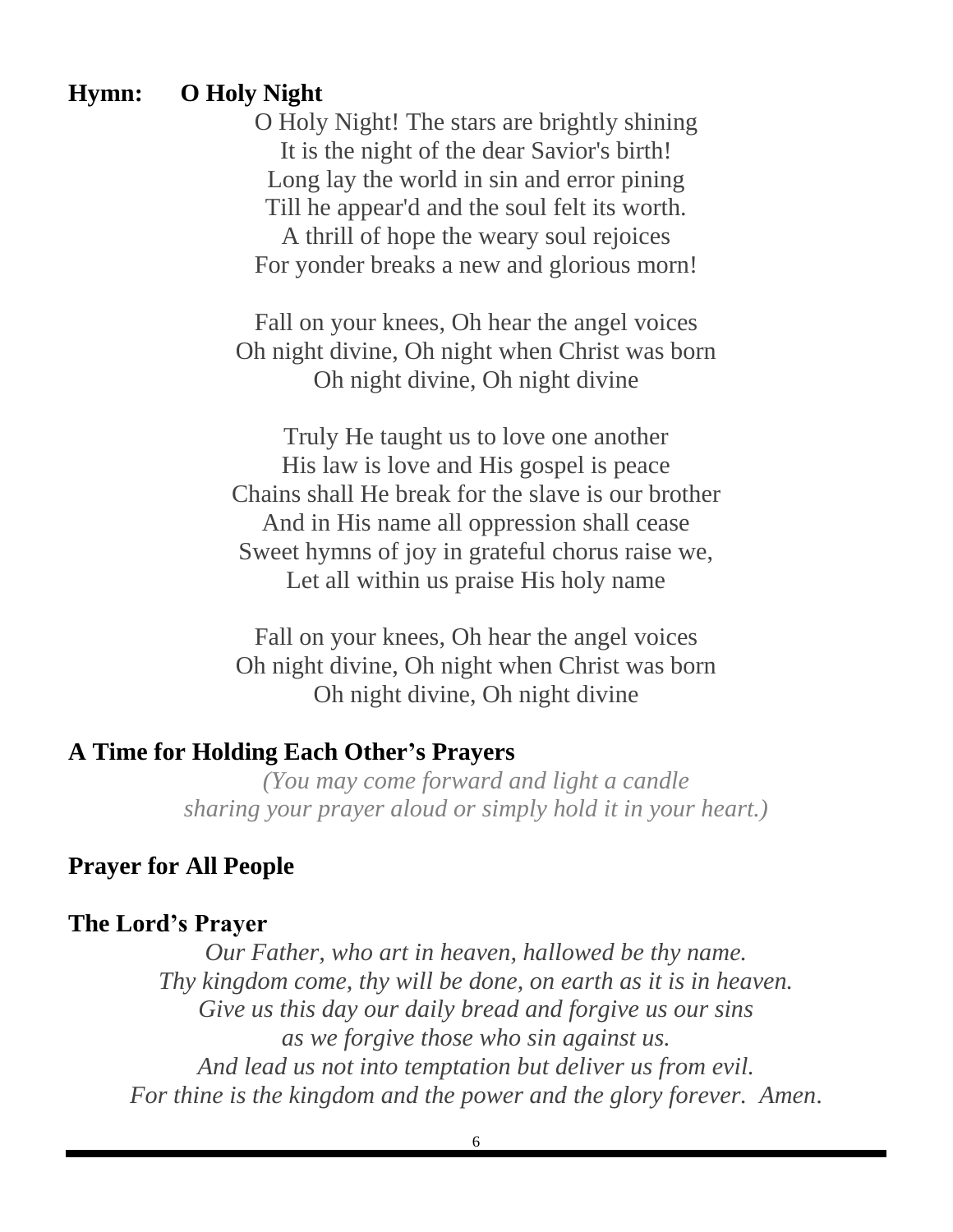#### **Hymn: What Child Is This**

What child is this, who, laid to rest on Mary's lap is sleeping? Whom angels greet with anthems sweet, While shepherds watch are keeping?

- This, this is Christ the King, Whom shepherds guard and angels sing Haste, haste to bring him laud, The babe, the son of Mary
- So bring him incense, gold, and myrrh, Come, peasant, king, to own him The King of kings salvation brings, Let loving hearts enthrone him
	- This, this is Christ the King, Whom shepherds guard and angels sing Haste, haste to bring him laud, The babe, the son of Mary

#### **Closing Prayer**

#### **Benediction**

# **UPCOMING WORSHIP**

**Sunday, January 2nd** Special Music Sunday "A Year of Jubilee" with Julia Scott Carey

**Sunday, January 9th** Epiphany and Communion Sunday



**Do you need a meal, a call, spiritual care, or someone to pray with?** *Contact the Office, a Deacon, or a member of our Care Team.*

To contact Rev. Beth, call the church office at 508-697-6016 or email her at **csccpastor@hotmail.com**.

#### **CSCC Deacons**

Deb Sorgman [debsorgman@gmail.com](mailto:debsorgman@gmail.com) and Jae Stotts [jaestotts@gmail.com](mailto:jaestotts@gmail.com)

#### **CSCC Care Team**

Carol Chaffee, Phoebe Hogg, Bev Mitchell, John Scott